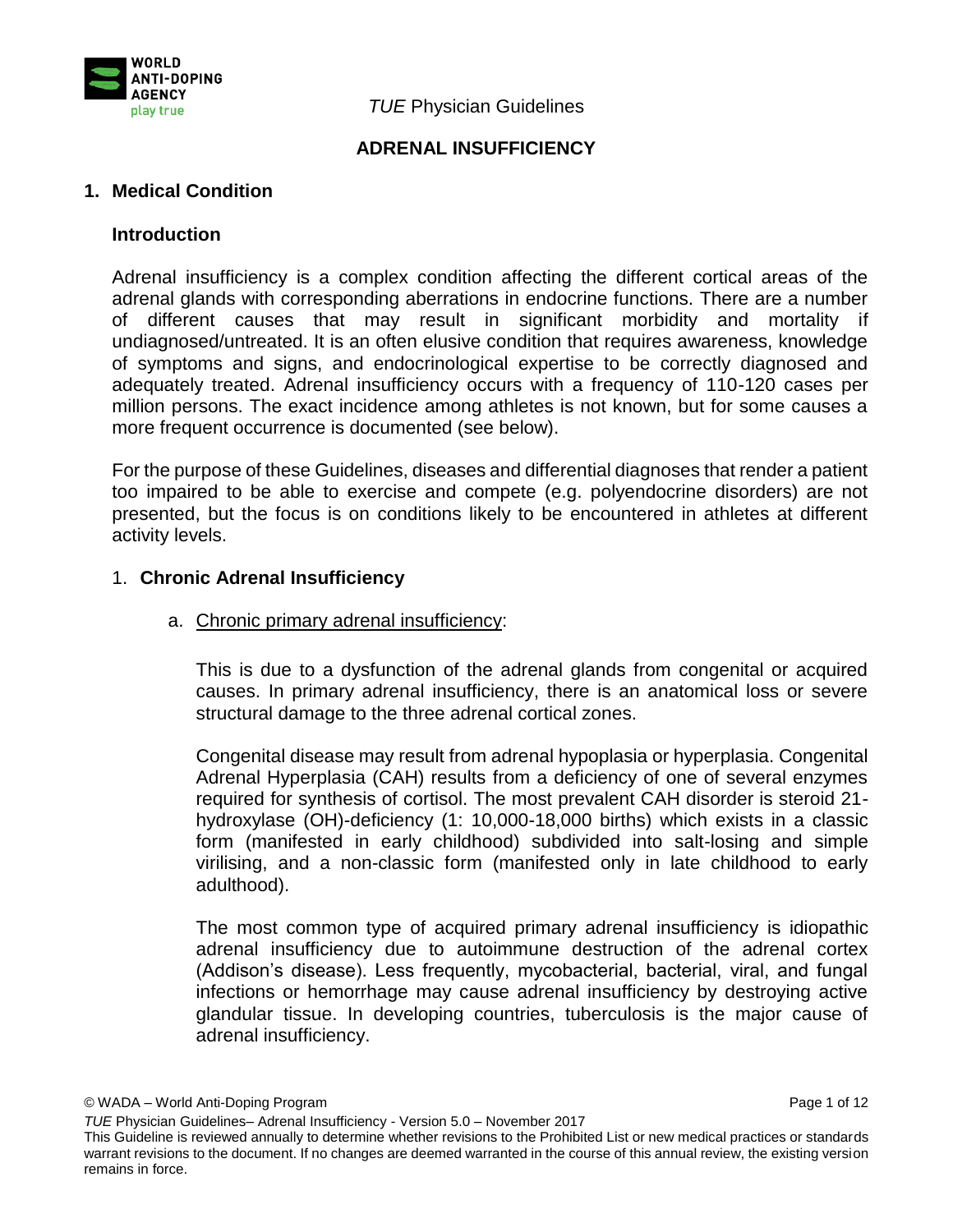*TUE* Physician Guidelines Adrenal Insufficiency



### b. Chronic secondary adrenal insufficiency:

This is also known as "central" or "partial" adrenal insufficiency where the cortical zone ("zona fasciculata") of the adrenals is intact but functionally inhibited by reductions in adrenocorticotropic hormone (ACTH) secretion from the pituitary.

Secondary adrenal insufficiency is most commonly iatrogenic, caused by suppression of the hypothalamic-pituitary-adrenal axis due to exogenous glucocorticoid use. This cause is particularly relevant in an athletic population due to the frequent use of glucocorticoids and their unpredictable uptake into the circulation. Local treatment of musculoskeletal disease with glucocorticoids may inhibit the axis and daily oral use may lead to suppression of the axis within as little as two weeks. Another important consideration in athletes is the fact that adrenal insufficiency may occur months or even years after traumatic brain injury due to pituitary insult. Other reasons for central adrenal insufficiency include hypopituitarism from other forms of hypothalamic-pituitary disease most notably pituitary tumours and their treatment.

Furthermore, a number of medications (e.g., azole antifungals such as ketoconazole, miconazole, fluconazole, itraconazole) may inhibit adrenal steroidogenesis and precipate adrenal insufficiency.

# **2. Acute Adrenal Insufficiency (adrenal crisis)**

In a previously undiagnosed patient, acute adrenal insufficiency may be the initial presentation. Acute adrenal insufficiency is usually a presentation of complete primary adrenal failure and may be a life-threatening emergency. Acute crisis or exacerbation in secondary adrenal insufficiency is rare. However, it may be seen with acute cortisol deficiency due to pituitary infarction, or if there is abrupt withdrawal of glucocorticoid use. Although efforts should be made to ascertain the cause of the adrenal crisis, treatment should not be delayed.

# **2. Diagnosis**

# 1. Medical History

History taking must confirm the signs and symptoms and time of onset, i.e. acute onset/crisis or chronic disease.

# **Acute adrenal insufficiency (adrenal crisis)**

In an acute crisis, history is of particular importance and together with findings on examination represents the main pillar of a presumptive diagnosis necessitating immediate treatment after securing blood samples. Any delay in diagnosis by more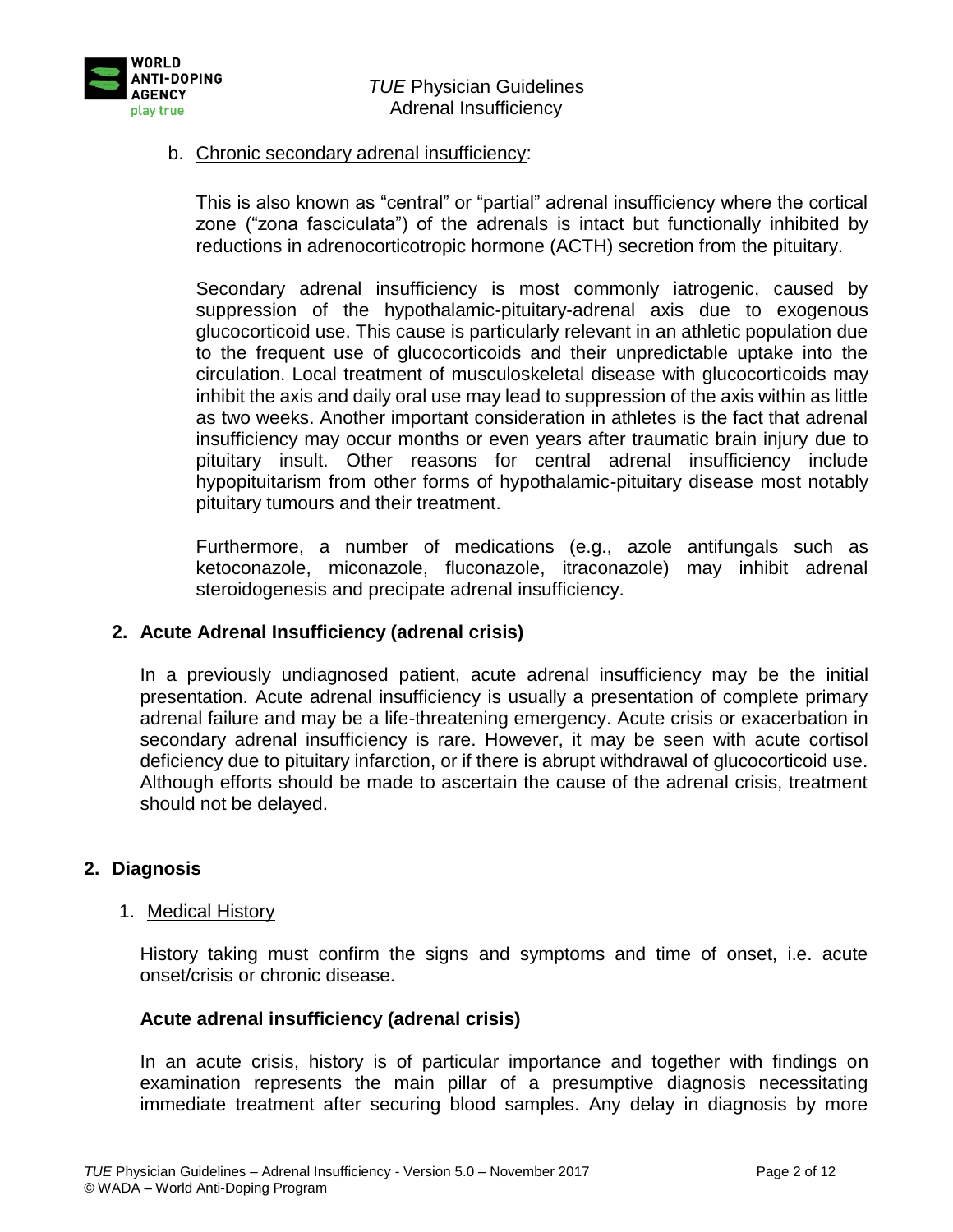

extensive laboratory investigations may result in poor outcome. Although there may be a number of non-specific symptoms, shock is the predominant feature of adrenal crisis. The patient is severely ill, may become dehydrated, hypotensive, hypoglycemic and of altered mental status.

# **Chronic adrenal insufficiency**

The physical findings in chronic adrenal insufficiency are often subtle.

Chronic primary adrenal insufficiency may manifest as chronic fatigue, weakness, tiredness, hyperpigmentation, anorexia, weight loss, nausea, abdominal pain, diarrhea or constipation with orthostatic hypotension, dizziness or even syncopal episodes. Episodes of salt-craving are typical for primary adrenal insufficiency.

In chronic secondary adrenal insufficiency due to exogenous glucocorticoids, hyperpigmentation is not seen due to chronic glucocorticoid suppression of corticotropinreleasing hormone (CRH) and ACTH. Dehydration and hyperkalemia are also not present. Gastrointestinal symptoms and hypotension may be seen, but are usually not prominent. Patients may feel cold, have difficulties in concentrating, bone and muscle pain or headache. In athletes, poor performance might be observed but may be caused by overtraining.

In congenital disease, females with classic 21-OH deficiency (a primary adrenal insufficiency) may present with ambiguous, virilised genitals at birth. Males might go undiagnosed until they present with a salt-wasting crisis within one to three weeks of age, reflecting the degree of mineralocorticoid deficiency. Males without salt loss may present with precocious puberty (pubic hair, accelerated growth at 2-4 years of age), however many remain asymptomatic (other than being of short stature) and may not present themselves to a physician at all, or be incidentally diagnosed in adult life (e.g., during fertility investigations). Females with a non-classic form of CAH show signs of hyperandrogenism from late puberty onwards whereas males are usually asymptomatic.

# **Distinguishing between primary and secondary adrenal insufficiency**

The clinical distinction between primary and secondary insufficiency is important because secretion of the adrenal androgen precursor dehydroepiandrosterone (DHEA) is affected in a similar manner to that of mineralocorticoid secretion. With structural damage (loss or severe damage) to all three adrenocortical zones in primary adrenal insufficiency, neither DHEA nor mineralocorticoids are produced. By contrast, in secondary adrenal failure (as in ageing as well), mineralocorticoid and DHEA secretion and blood DHEA concentrations may be reduced, but both are still produced.

However, reductions in serum DHEA are often difficult to interpret as prolonged exogenous glucocorticoid treatment will suppress residual adrenal DHEA secretion. There is some evidence, although controversial and not conclusive, that women with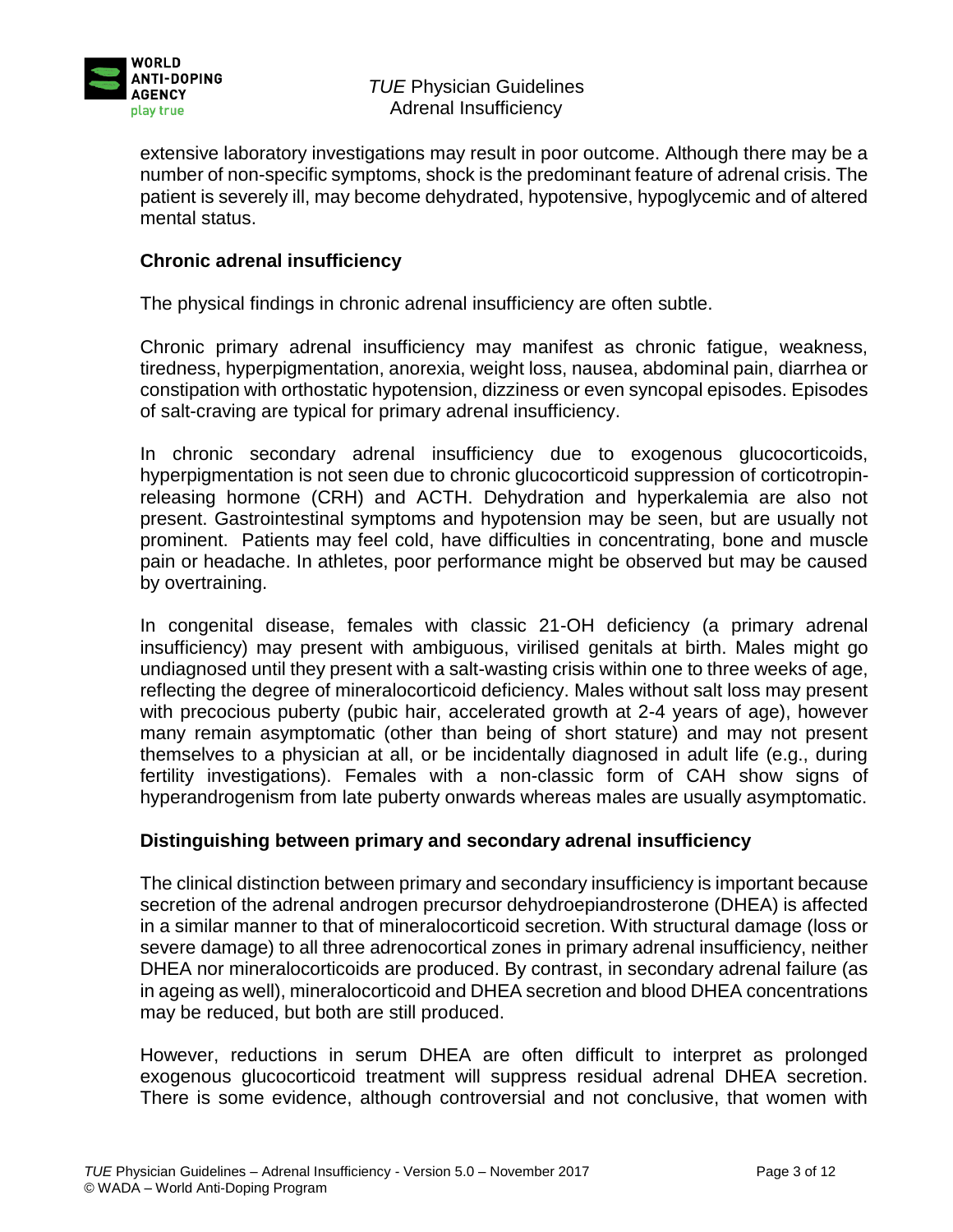

### *TUE* Physician Guidelines Adrenal Insufficiency

primary adrenal insufficiency and pituitary insufficiency may suffer from quality of life symptoms such as sexual dysfunction, which may be alleviated by DHEA treatment.

A TUE for DHEA should only be considered in women with primary adrenal insufficiency who have significantly impaired mood or sense of well-being despite optimal glucocorticoid replacement.

### 2. Diagnostic Criteria (see annex)

The diagnosis of adrenal insufficiency demands the synthesis of medical history with physical examination, substantiated by appropriate laboratory measurements and tests.

### **Laboratory measurements<sup>1</sup>**

- Electrolytes: hyponatremia with or without hyperkalemia is commonly found in primary adrenal insufficiency, occasionally in secondary
- Fasting blood glucose: hypoglycemia particularly in athletes during/after exercise
- Serum cortisol: Diagnosis is confirmed if serum cortisol level measured between 8.00 am and 9.30 am after an overnight fast (basal cortisol) is less than 3 µg/dL (83 nmol/L). Values below 18 µg/dL (500 nmol/L) in the presence of a markedly elevated ACTH and plasma renin concentrations are very suggestive of primary adrenal insufficiency and may require further investigation by provocative testing (cosyntropin, CRH, insulin). Values above 18 µg/dL generally rule out adrenal insufficiency.
- Plasma ACTH concentration: When serum cortisol is low, ACTH can be decreased or inappropriately normal (secondary adrenal insufficiency) or increased (primary adrenal insufficiency).
- Plasma renin and aldosterone concentration: considered in conjunction with concurrent evaluation of blood pressure (including postural), ECF volume (hydration status) and electrolytes. High plasma renin with low aldosterone and ECF volume depletion is characteristic of untreated primary adrenal insufficiency.

# **Testing<sup>2</sup>**

 $\overline{\phantom{a}}$ 

It is not within the scope of this document to provide the full details of each test. These tests should be undertaken by an endocrinologist in an established laboratory. The

<sup>1</sup> This information mentions limit values for parameters though these are not all scientifically proven and will be difficult to apply in a clinical setting where the effect of the hormones and exercise may need to be considered. Threshold values provide some guidance in the case of athletes.

 $2$  This information mentions limit values for testing though these are not all scientifically proven and will be difficult to apply in a clinical setting where the effect of the hormones and exercise may need to be considered. However, threshold values provide some guidance in the case of athletes.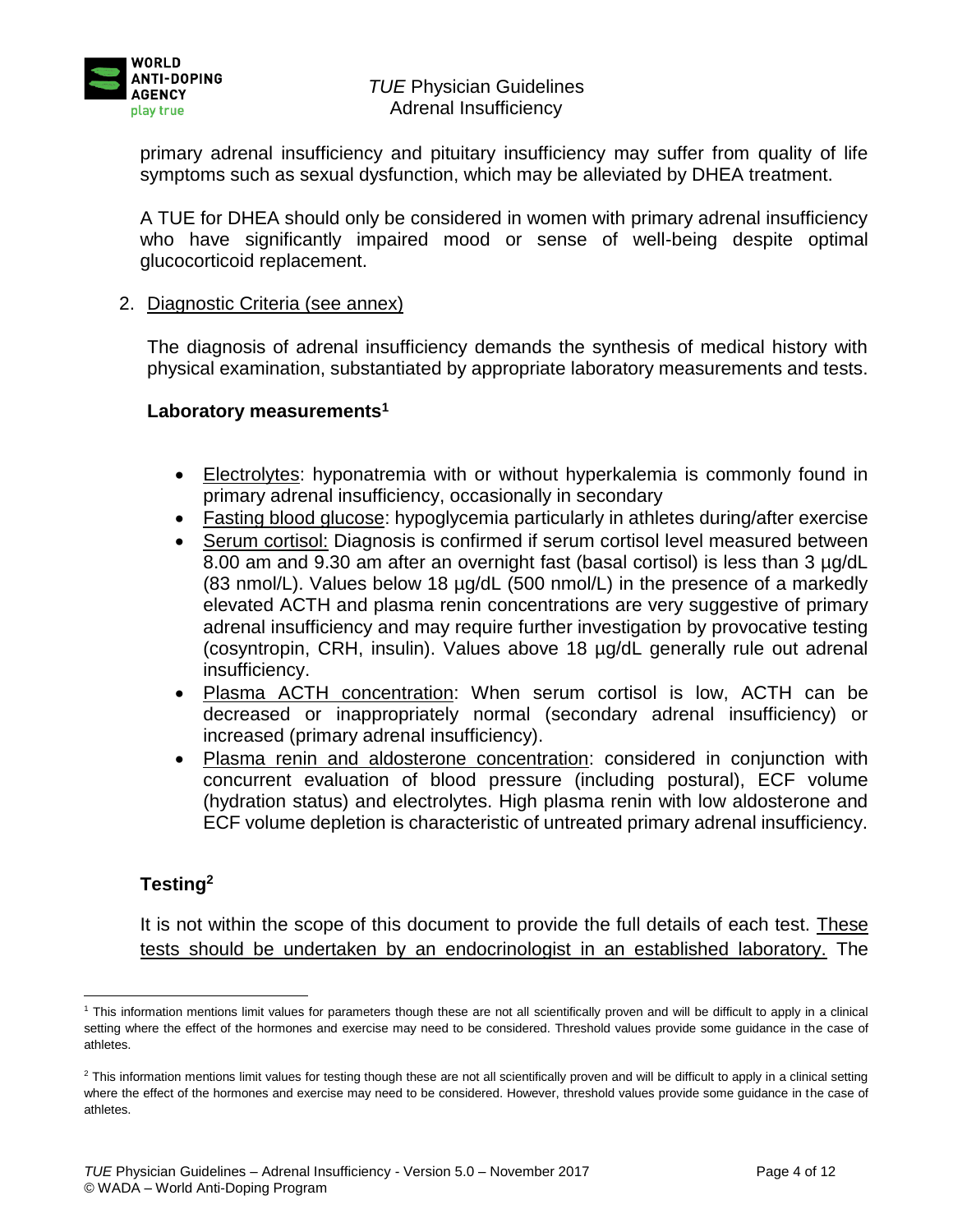

appropriate test chosen as well as the test results need to be interpreted in the specific clinical context.

# **Cosyntropin testing**

Adrenal insufficiency is likely if serum cortisol level is less than 18 µg/dL (500 nmol/L) at 30-60 minutes after administration of 250 µg cosyntropin (synthetic ACTH; dose to be modified in children). Measurement of plasma ACTH determines whether adrenal insufficiency is primary or secondary. Elevated ACTH levels indicate primary adrenal insufficiency. If the cortisol response to cosyntropin is subnormal, but ACTH concentration is not elevated, secondary adrenal insufficiency is likely.

# **CRH stimulation test**

This test is superior to cosyntropin testing in individuals with short-term (less than 3 months) secondary adrenal insufficiency, e.g. after glucocorticoid treatment. Diagnostic cut-off values are the same as for the cosyntropin test.

### **Insulin-tolerance testing or metyrapone stimulation**

These tests are the reference tests for establishing the integrity of the hypothalamicpituitary-adrenal axis, for example when secondary insufficiency should definitely be ruled out.

#### **Antibody tests**

If adrenal insufficiency is confirmed, anti-adrenal antibodies may confirm an autoimmune disorder. They might help with the etiological diagnosis when cortisol levels are low and ACTH elevated. Negative results do not exclude autoimmune adrenalitis, but are useful where other causes such as tuberculosis, adrenal hemorrhage or adrenoleukodystrophy need to be excluded.

#### **Imaging studies**

A CT or MRI of the abdomen helps to identify hemorrhage, calcification or infiltration of the adrenal glands. In secondary adrenal insufficiency, a skull CT or MRI may show destruction or mass lesion of the pituitary.

# 3. Relevant medical information

The patient's symptoms during the course of treatment over time should be documented and reported by the treating physician, noting any exacerbation (acute crisis) or required adaptation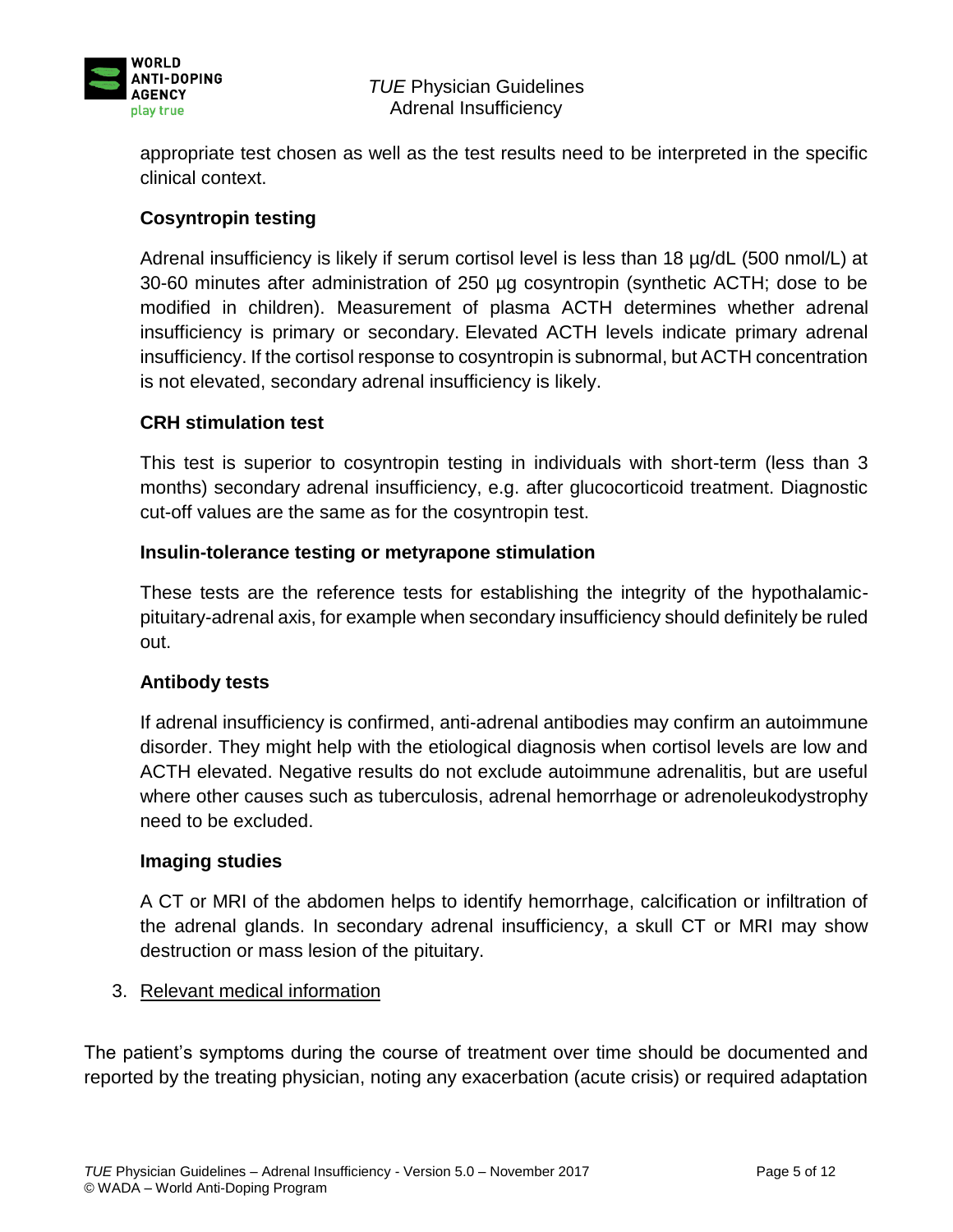

to doses of glucocorticoids and mineralocorticoids. Genetic analyses in congenital disease may confirm the diagnosis.

# **3. Medical Best Practice Treatment**

The mainstay of treatment for primary adrenal insufficiency is substitution with glucocorticoids. Patients with additional mineralocorticoid deficiency might require fludrocortisone acetate.

Emergency situations with sufficient clinical suspicion of an adrenal crisis require treatment prior to definitive laboratory confirmation or consultation of an endocrinologist, but ideally after securing blood samples. This needs to be considered in any case of a retroactive TUE application for emergency treatment.

In case of an adrenal crisis, the underlying problem precipitating the crisis also requires treatment.

Athletes with secondary adrenal insufficiency due to withdrawal from previous glucocorticoid therapy may require tapering doses of glucocorticoids over weeks or months to, in rare cases, years until symptom-free. The duration of treatment will depend on the duration of initial glucocorticoid therapy.

1. Name of prohibited substances

# **Glucocorticoids**

- Hydrocortisone: drug of choice in emergency treatment; effective in controlling androgen production (in higher than physiological doses); easy to titrate, mineralocorticoid activity.
- Prednisone: agent is inactive and needs to be metabolized to active prednisolone; conversion might be impaired in liver disease.
- Prednisolone, methylprednisolone.
- Dexamethasone: alternative to hydrocortisone to avoid interference with testing, but its lack of mineralocorticoid activity makes it less safe to be used alone.

#### **Mineralocorticoids**

Fludrocortisone is not generally needed unless a glucocorticoid with low mineralocorticoid activity is used (e.g., dexamethasone).

# **DHEA**

While the scientific data remain inconclusive and contentious, DHEA may have a role in some females with primary adrenal insufficiency only.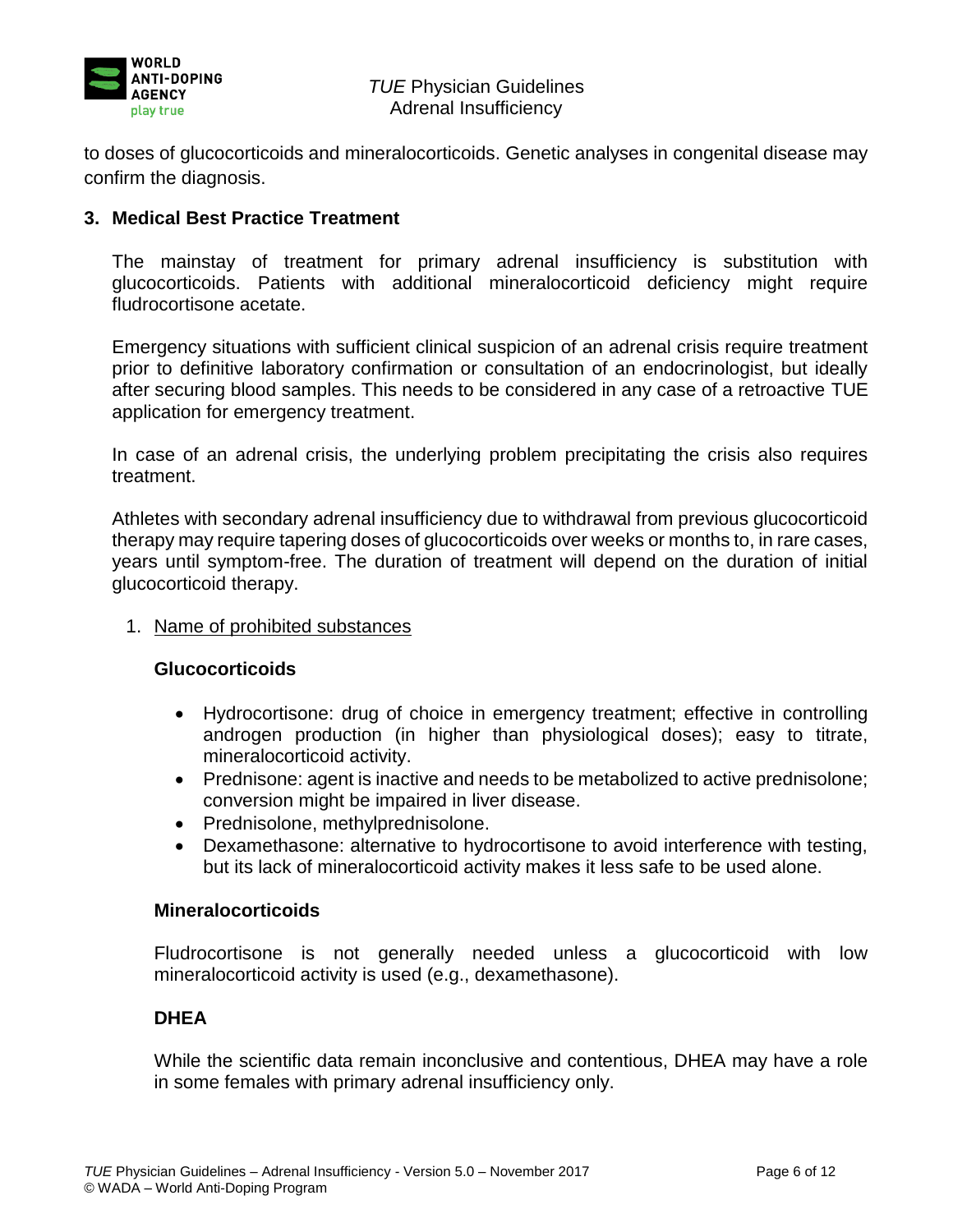

# **Androgens**

Testosterone has no role in the treatment of female athletes with either form of adrenal insufficiency.

2. Route of administration

Glucocorticoids:

- Intravenous in emergency situation;
- Oral for permanent glucocorticoid treatment once patient is stable and in chronic treatment;
- Intramuscular, e.g. in emergency treatment prior to admission in adrenal crisis or prior to surgical intervention.

DHEA: Oral

3. Frequency

Daily oral glucocorticoid medication with timing of the first dose in the morning and a second dose in late afternoon is important though physiological secretion cannot be imitated.

After emergency treatment, intravenous doses of glucocorticoids need to be tapered and may be discontinued once symptoms resolve, depending on the cause of the crisis. Maintenance glucocorticoid and mineralocorticoid (only in primary adrenal insufficiency) replacement therapy is with oral medication. The athlete should be treated with the lowest possible glucocorticoid dose to avoid symptoms of adrenal insufficiency in order to avoid adverse effects of excessive glucocorticoids.

Immediately prior to a surgical intervention, patients require stress doses (triple the normal dosage) of glucocorticoids and additional doses should be continued throughout the procedure.

Where symptomatic DHEA deficiency affecting the quality of life is established unequivocally in females with primary adrenal insufficiency, and the patient is on optimal glucocorticoid therapy, DHEA up to a maximum of 25mg may be administered daily. Dose titration based on mass spectrometry-based assays (not immunoassays) for serum testosterone and DHEA may be required.

#### 4. Recommended duration of treatment

In primary adrenal insufficiency treatment is lifetime with regular clinical and laboratory evaluation. Careful balancing of glucocorticoid therapy is vital and requires continuous surveillance. Patients need to be advised to increase cortisol dosage in times of physical stress (e.g. operations, infections, but also major endurance competitions). Normal exercise does not require stress doses of glucocorticoids.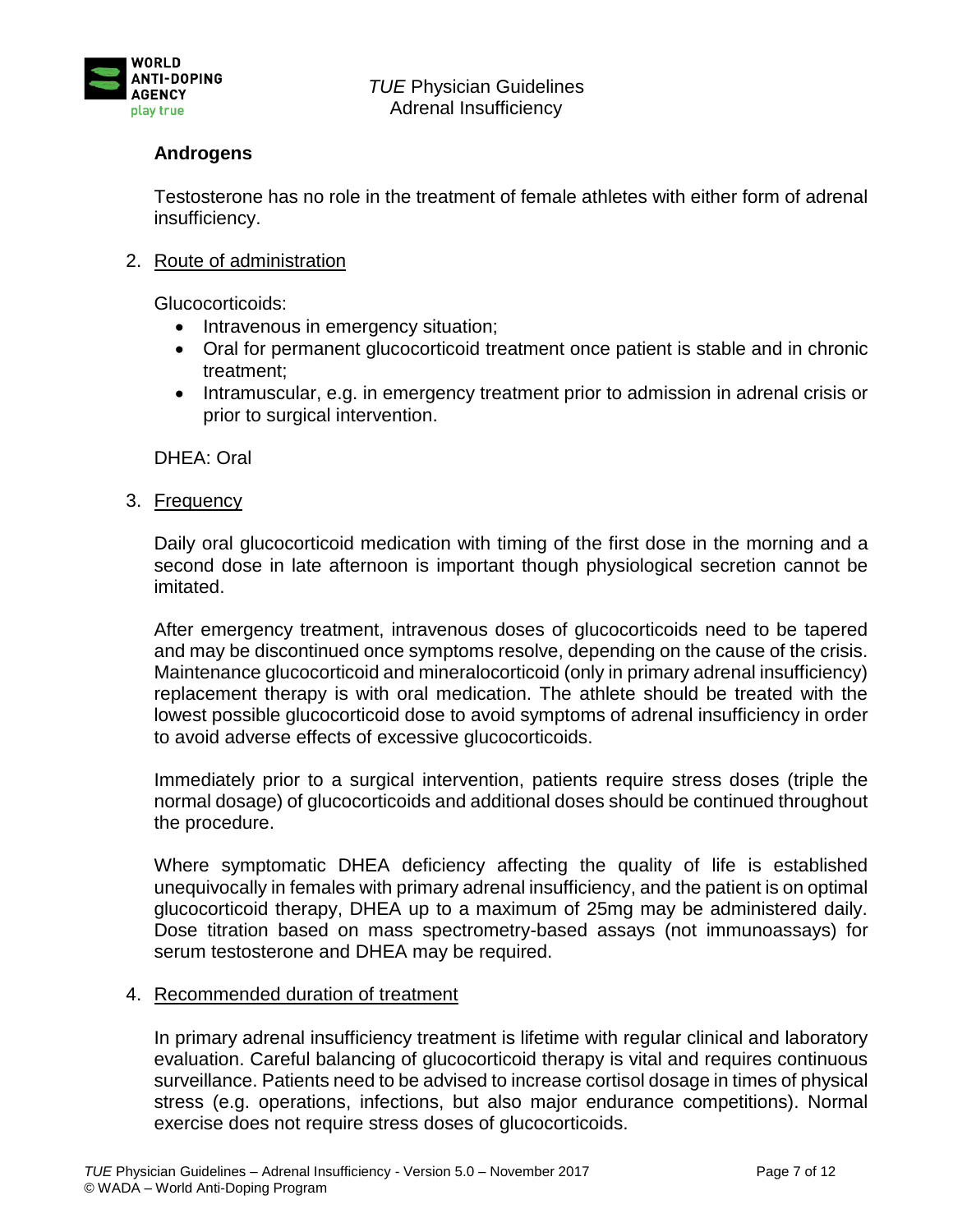

In secondary adrenal insufficiency with hypopituitarism due to posttraumatic permanent damage or hypothalamic-pituitary disease including pituitary tumours treatment is also lifetime. Secondary adrenal insufficiency due to oral (or local) glucocorticoid therapy may last for weeks to months and even years, depending on the dose and duration of initial exposure. Recovery of the hypothalamic-pituitary-adrenal axis in these patients requires regular monitoring of serum cortisol levels over time. Results should be interpreted by an experienced endocrinologist who will assess the need for further treatment.

# **4. Other Non-Prohibited Alternative Treatments**

In the case of confirmed primary adrenal insufficiency, there is no non-prohibited treatment alternative.

# **5. Consequences to Health if Treatment is Withheld**

Adrenal insufficiency, particularly an acute crisis, is life-threatening and may lead to death if treatment is delayed or insufficiently aggressive. Death may occur due to hypotension, cardiac arrhythmia or central impairment. This should be considered in applications for retroactive TUEs after emergency treatment without prior definite confirmation of diagnosis.

Other consequences of chronic adrenal insufficiency are chronic ill health with underperformance in physical activity and competitive sport.

# **6. Treatment Monitoring**

It is absolutely essential that a specialist endocrinologist is involved in the management of any athlete with proven adrenal insufficiency of any cause. Due to the delicate balance between administering the lowest possible dose to achieve sufficient substitution on the one hand, or overdosing on the other, specialist monitoring should be undertaken at least annually in case of stable disease. Where there is instability of control or in acute cases, monitoring must be more frequent with at least monthly assessment. This may apply to athletes with secondary adrenal insufficiency due to glucocorticoid use.

Furthermore, in female athletes with proven primary adrenal insufficiency who are granted supplementation with DHEA, a baseline steroid profile should be performed prior to therapy using validated mass-spectrometry-based methods and documented in ADAMS. Profiling should be repeated at regular intervals to be defined by the granting ADO to ensure levels of serum testosterone and DHEA remain within the individual athlete's normal range during supplementation. Reference should be made to the laboratory criteria used to monitor the serum testosterone and DHEA levels of athletes who have been granted supplementation for proven DHEA deficiency.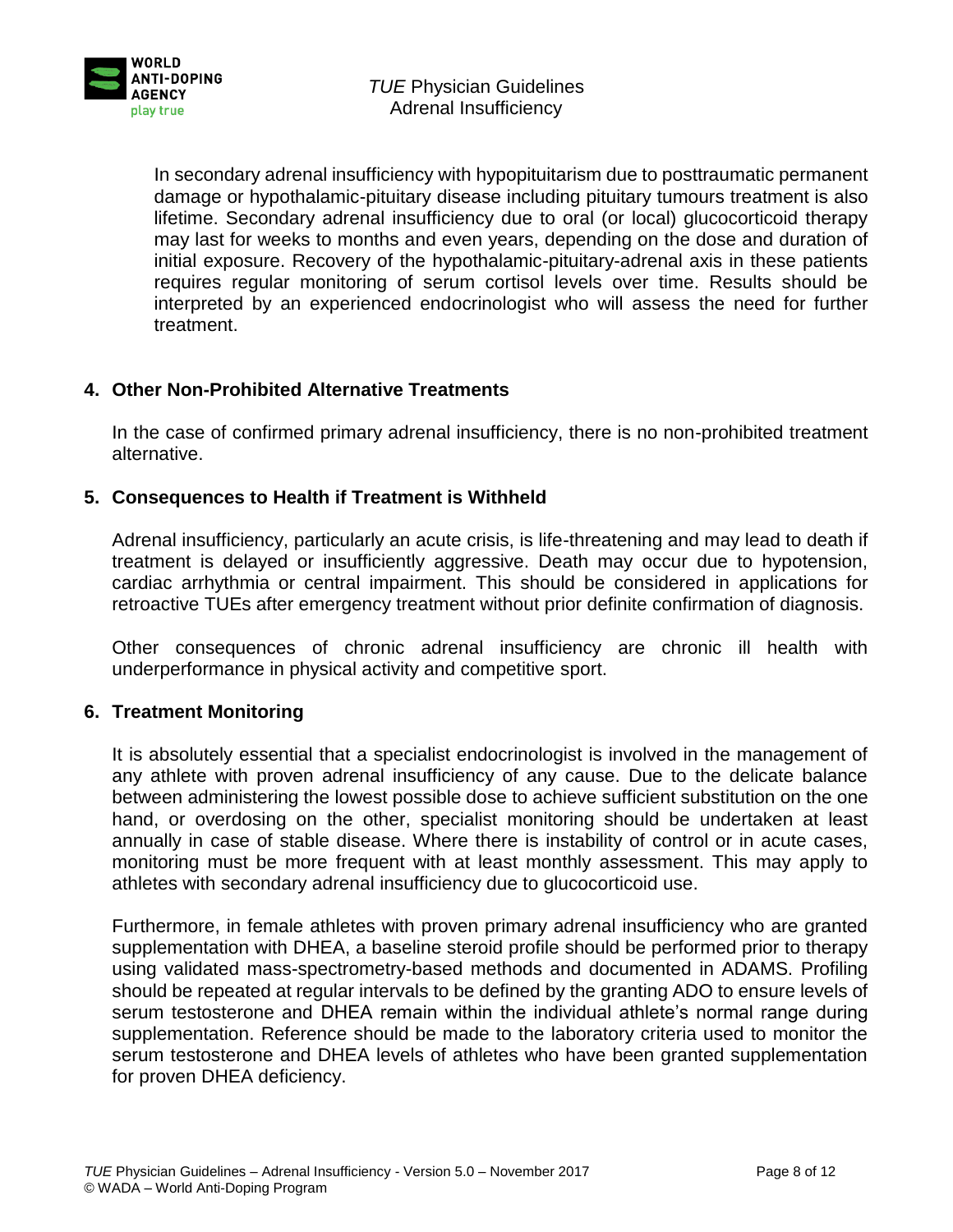



### **7. TUE Validity and Recommended Review Process**

The recommended validity of a TUE for an athlete suffering from primary adrenal insufficiency or in case of pituitary disease or surgery is 10 years. Under the supervision of a specialist endocrinologist, there should be annual reviews of clinical status, blood count, creatinine, electrolytes, fasting blood glucose, serum aldosterone, ACTH, cortisol concentration, plasma renin concentration, and further parameters depending on the cause of primary adrenal insufficiency.

In cases of anticipated increased physical stress, such as infections, trauma or surgery, any dosage variation of glucocorticoids, as advised by the treating endocrinologist, should be covered by the original TUE without the need for a new application. The athlete should be advised to report such intermittent increase in dose on the doping control form at the time of testing in case of doping control in the following months.

In treatment of adrenal insufficiency due to glucocorticoid withdrawal, TUEs may be granted for 4-12 weeks, depending on a review of the values of serial basal or stimulated cortisol concentrations. A new TUE will only be issued after clinical and biological verification of a further need due to persisting adrenal insufficiency.

Reference is made to article 4.1 of the International Standard for TUE that a TUE should not be granted if the necessity for the use of a Prohibited Substance is the consequence of prior non-therapeutic use of any Prohibited Substance.

Requirements for the monitoring of DHEA supplementation are described under Section 6.

# **8. Any Appropriate Precautionary Matters**

- Adrenal insufficiency is potentially life-threatening. Therefore, any delay in treating an acute exacerbation is unjustifiable. In cases where there is clinical suspicion of adrenal insufficiency from any cause, the initiation of treatment with glucocorticoids should always take precedence over further investigations.
- With adequate replacement therapy, no restriction in physical activity is required in an otherwise healthy person.
- In the small group of female athletes who present with established primary adrenal insufficiency, and where the supplemental use of DHEA is considered, the opinion of an independent, expert endocrinologist must guide and ultimately inform the TUE application. Without such specialist input the application will be considered incomplete by any TUEC.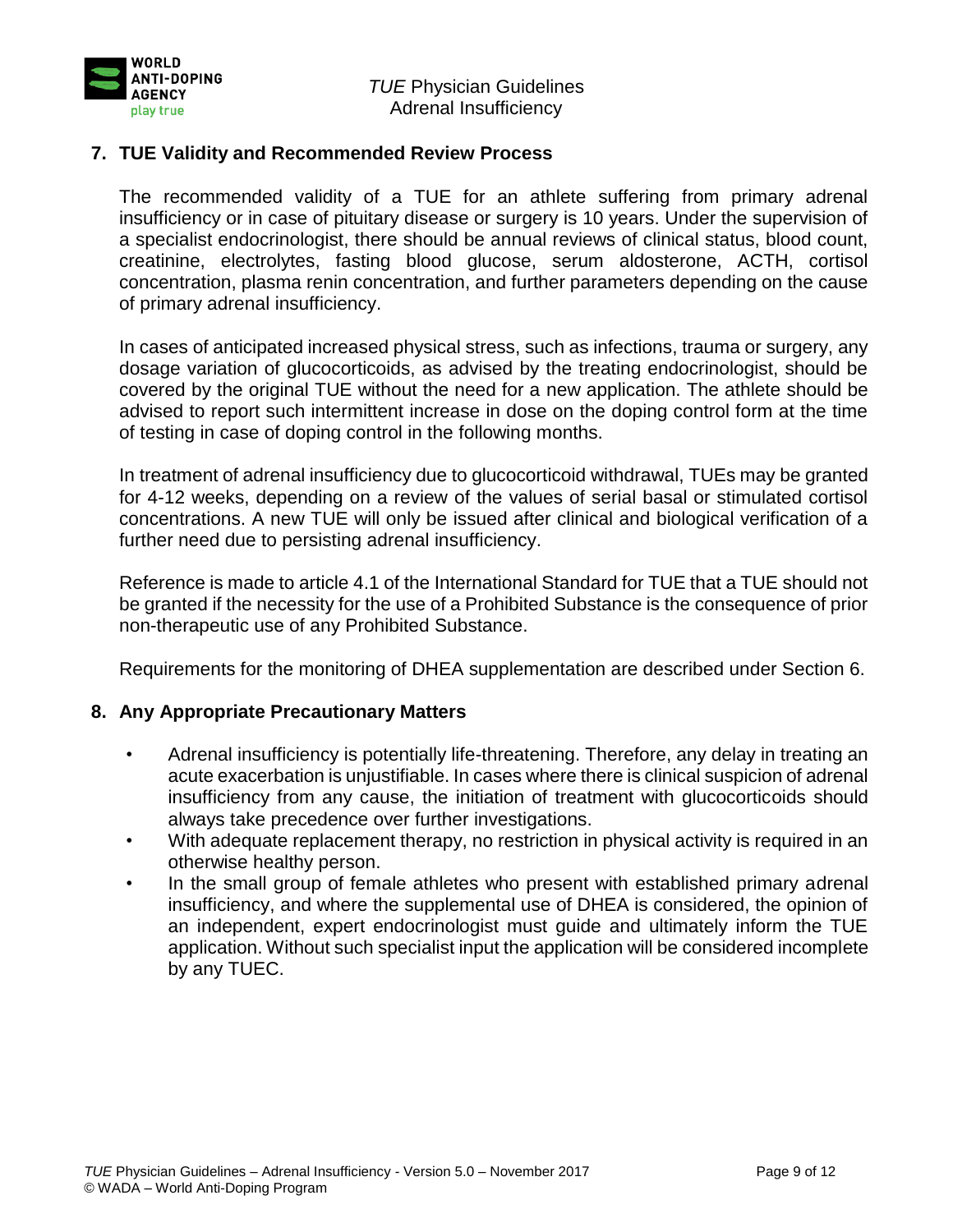

### **References**

- 1. El-Maouche D, Arlt W, Merke DP. Congenital adrenal hyperplasia. Lancet. 2017 May 30. pii: S0140-6736(17) 31431-9.
- 2. Bachelot A, Grouthier V, Courtillot C, Dulon J, Touraine P. Management of Endocrine Disease: Congenital adrenal hyperplasia due to 21-hydroxylase deficiency: update on the management of adult patients and prenatal treatment. Eur J Endocrinol. 2017 Apr; 176(4): R167-R181.
- 3. Bornstein SR, Allolio B, Arlt W, Barthel A, Don-Wauchope A, Hammer GD, Husebye ES, Merke DP, Murad MH, Stratakis CA, Torpy DJ. Diagnosis and treatment of primary adrenal insufficiency: An Endocrine Society Clinical Practice Guideline. J Clin Endocrinol Metabol. 2016 Feb; 101(2): 364-89.
- 4. Handelsman DJ, Matsumoto AM, Gerrard DF. Doping Status of DHEA Treatment for Female Athletes with Adrenal Insufficiency. Clin J Sports Med. 2017; 27(1): 78-85.
- 5. Johannsson G, Falorni A, Skrtic S, Lennernäs H, Quinkler M, Monson JP, Stewart PM. Adrenal insufficiency: review of clinical outcomes with current glucocorticoid replacement therapy. Clin Endocrinol (Oxf). 2015 Jan; 82 (1): 2-11.
- 6. Quinkler M, Oelkers W, Remde H, Allolio B. Mineralocorticoid substitution and monitoring in primary adrenal insufficiency. Best Pract Res Clin Endocrinol Metab. 2015 Jan; 29 (1): 17-24.
- 7. Wierman ME, Arlt W, Basson R, Davis SR, Miller KK, Murad MH, Rosner W, Santoro N. Androgen therapy in women: a reappraisal: an Endocrine Society Clinical Practice Guideline. J Clin Endocrinol Metab. 2014 Oct; 99(10): 3489-510.
- 8. Crowley RK, Argese N, Tomlinson JW, Stewart PM. Central hypoadrenalism. J Clin Endocrinol Metabol. 2014 Nov; 99 (11): 4027-36.
- 9. Auchus RJ, Arlt W. Approach to the patient: the adult with congenital adrenal hyperplasia. J Clin Endocrinol Metab. 2013 Jul;98(7): 2645-55.
- 10.Speiser PW, Azziz R, Baskin LS, Ghizzoni L, Hensle TW, Merke DP, Meyer-Bahlburg HF, Miller WL, Montori VM, Oberfield SE, Ritzen M, White PC; Endocrine Society. Congenital adrenal hyperplasia due to steroid 21-hydroxylase deficiency: an Endocrine Society clinical practice guideline. J Clin Endocrinol Metab. 2010 Sep;95(9):4133-60. Erratum in: J Clin Endocrinol Metab. 2010 Nov;95(11):5137.
- 11.Alkatib AA, Cosma M, Elamin MB, Erickson D, Swiglo BA, Erwin PJ, Montori VM. A systematic review and meta-analysis of randomized placebo-controlled trials of DHEA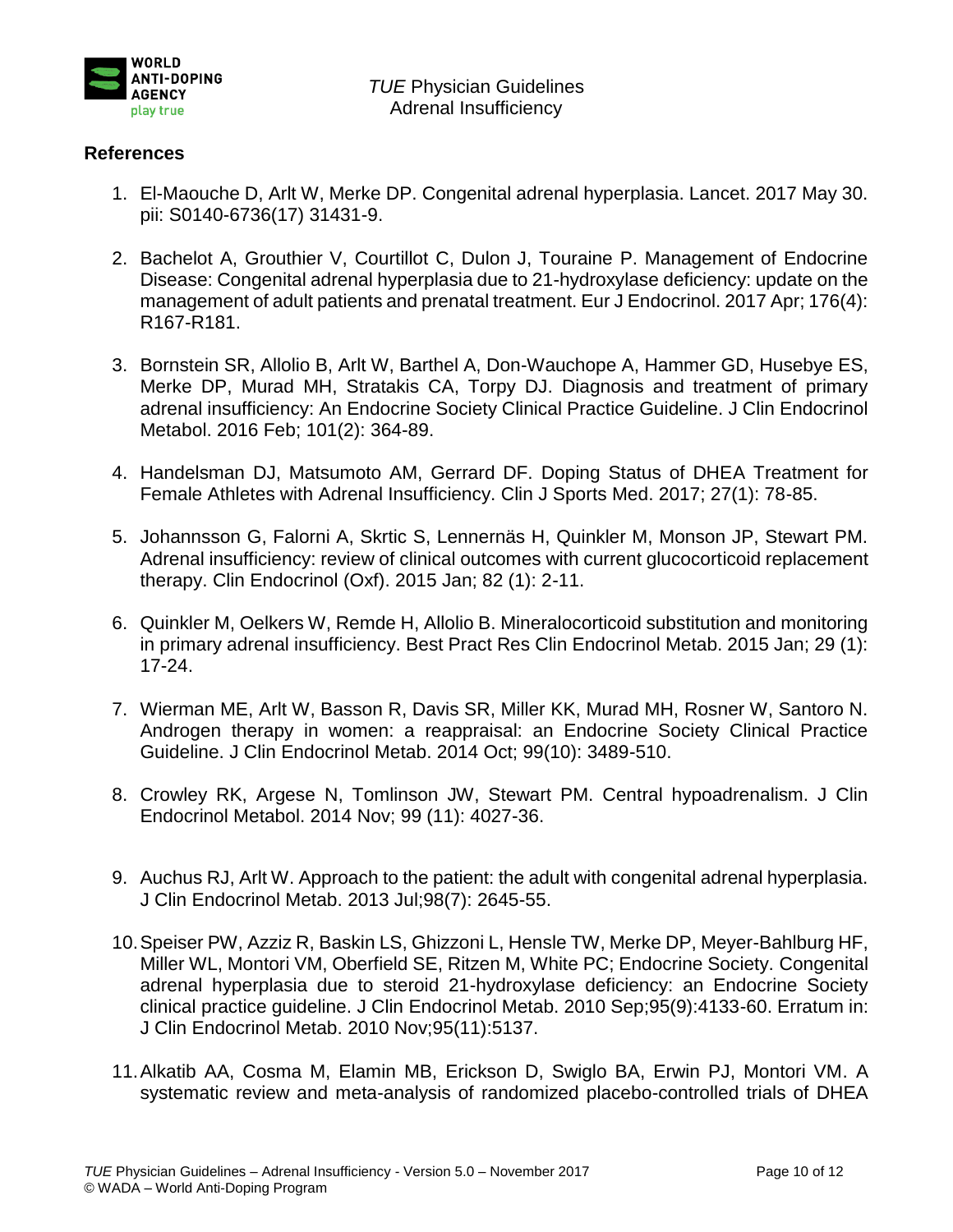

treatment effects on quality of life in women with adrenal insufficiency. J Clin Endocrinol Metab. 2009; 94: 3676-81.

- 12.Guinot M, Duclos M, Idres N, Souberbielle JC, Megret A, Bouc Y. Value of basal serum cortisol to detect corticosteroid-induced adrenal insufficiency in elite cyclists. Eur J Appl Physiol. 2007; 99: 205-16.
- 13.Weise M [Drinkard B,](http://www.ncbi.nlm.nih.gov/pubmed/?term=Drinkard%20B%5BAuthor%5D&cauthor=true&cauthor_uid=15292287) [Mehlinger SL,](http://www.ncbi.nlm.nih.gov/pubmed/?term=Mehlinger%20SL%5BAuthor%5D&cauthor=true&cauthor_uid=15292287) [Holzer SM,](http://www.ncbi.nlm.nih.gov/pubmed/?term=Holzer%20SM%5BAuthor%5D&cauthor=true&cauthor_uid=15292287) [Eisenhofer G,](http://www.ncbi.nlm.nih.gov/pubmed/?term=Eisenhofer%20G%5BAuthor%5D&cauthor=true&cauthor_uid=15292287) [Charmandari E,](http://www.ncbi.nlm.nih.gov/pubmed/?term=Charmandari%20E%5BAuthor%5D&cauthor=true&cauthor_uid=15292287) [Chrousos](http://www.ncbi.nlm.nih.gov/pubmed/?term=Chrousos%20GP%5BAuthor%5D&cauthor=true&cauthor_uid=15292287)  [GP,](http://www.ncbi.nlm.nih.gov/pubmed/?term=Chrousos%20GP%5BAuthor%5D&cauthor=true&cauthor_uid=15292287) [Merke DP.](http://www.ncbi.nlm.nih.gov/pubmed/?term=Merke%20DP%5BAuthor%5D&cauthor=true&cauthor_uid=15292287) Stress dose of hydrocortisone is not beneficial in patients with classic congenital adrenal hyperplasia undergoing short-term, high-intensity exercise. J Clin Endocrinol Metab. 2004 Aug; 89 (8): 3679-84.
- 14.New M, Yau M, Lekarev O, Lin-Su K, Parsa A, Pina C, Yuen T, Khattab A. Congenital Adrenal Hyperplasia. 2017 Mar 15. In: De Groot LJ, Chrousos G, Dungan K, Feingold KR, Grossman A, Hershman JM, Koch C, Korbonits M, McLachlan R, New M, Purnell J, Rebar R, Singer F, Vinik A, editors. Endotext [Internet]. South Dartmouth (MA): MDText.com, Inc.; 2000. Available from http://www.ncbi.nlm.nih.gov/books/NBK278953/PubMed.